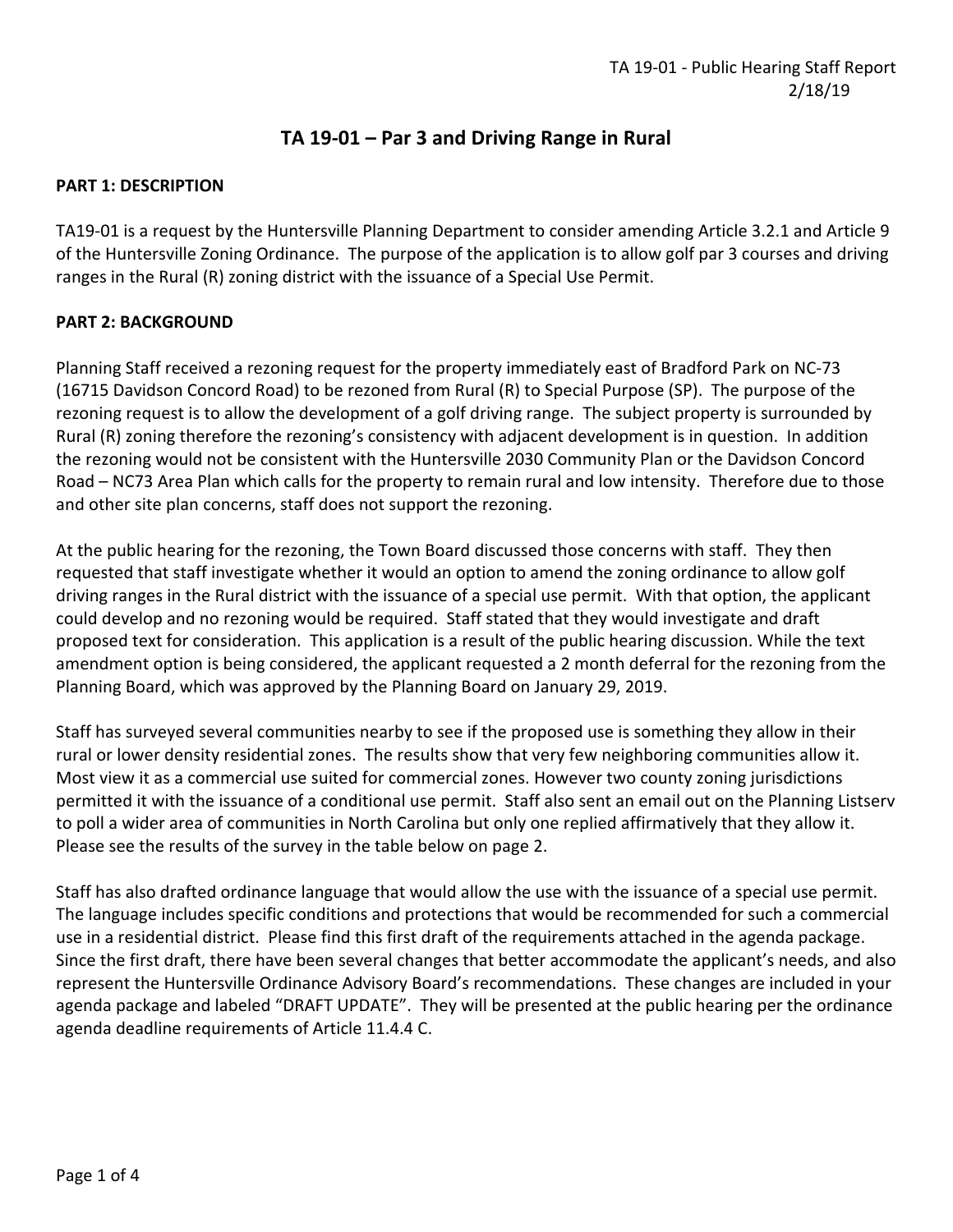| <b>No Allowance for Driving Ranges in</b><br><b>Residential Districts</b> | <b>Allows Driving Ranges as a Conditional/Special</b><br><b>Use</b>       |
|---------------------------------------------------------------------------|---------------------------------------------------------------------------|
| Cornelius                                                                 | <b>Harnett County</b>                                                     |
| Davidson                                                                  | Union County (Minor by right)                                             |
| Mooresville                                                               | Indian Trail (in the drafted UDO ordinance, not<br>allowed at this time.) |
| Pineville                                                                 |                                                                           |
| <b>Matthews</b>                                                           |                                                                           |
| Charlotte                                                                 |                                                                           |
| Raleigh                                                                   |                                                                           |

### **PART 3: RELEVANT SECTIONS OF THE HUNTERSVILLE 2030 COMMUNITY PLAN AND APPLICABLE LONG RANGE PLANS**

The following are examples of relevant plans and polices from the 2030 Huntersville Community Plan that may be incorporated into the Board's statement of consistency for approval or denial of the request.

• Policy E-4 – Reduce Outdoor Lighting: *"Support reduction in outdoor lighting to lowest possible levels to maintain public safety, while limiting glare, habitat impacts and loss of privacy*." The proposed lighting standards exceed the general commercial lighting requirements of the zoning ordinance for both fixture type and lighting level. This allowance would be located in a low density residential zone where one would normally expect the least amount of light in the Town. With the lighting levels and orientations discussed with the applicant in preliminary conversations, staff expects off site glare to be created.

### **PART 4: STAFF RECOMMENDATION**

Planning staff does not support the text amendment application. Intensifying rural areas with commercial par 3 and driving range uses is not common practice in neighboring North Carolina communities. In most communities surveyed they are considered commercial uses that are more appropriate in commercial zoning districts. The need for this application to have high impact lighting that does not conform to the policies of the Huntersville lighting ordinance is a concern for staff.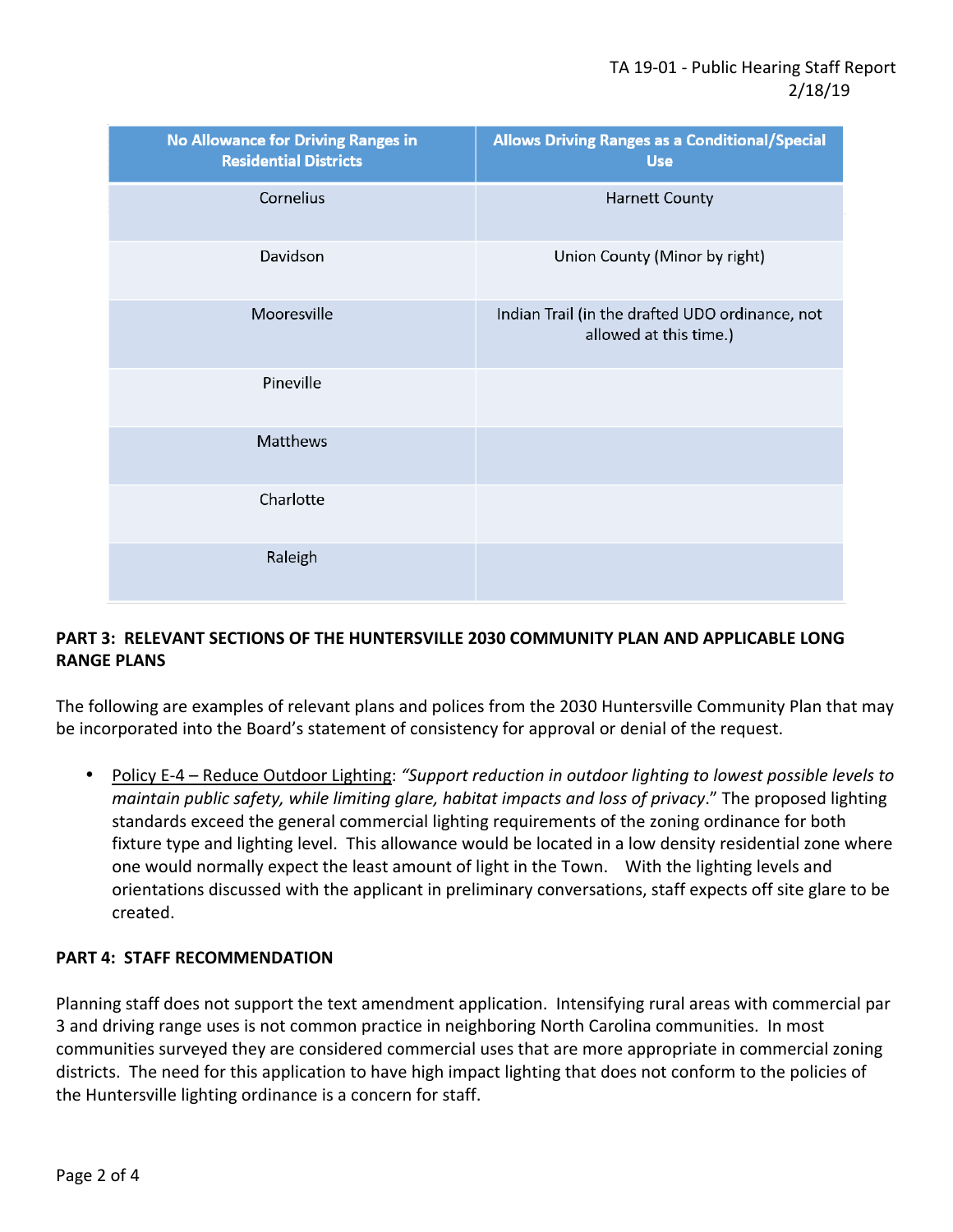If the Town Board recommends allowance of the driving range on the subject property, staff still prefers this text amendment option to the rezoning for the following reasons:

- 1. Keeping the property Rural is more consistent with the surrounding properties and long range plans.
- 2. Keeping the development Rural adds the requirement of 30% canopy tree save in addition to the 30% specimen tree save. Rezoning the property to commercial would only require a 30% specimen tree save requirement.
- 3. The application can be reviewed on a case by case basis through the special use permit process.

### **PART 5: HUNTERSVILLE ORDINANCE ADVISORY BOARD**

The Huntersville Ordinances Advisory Board (HOAB) considered the proposed text on February 7, 2019. After discussion of the latest text drafted by staff, the Board unanimously recommended approval of the proposed text with some modifications:

- 1. The addition of "and/or" in the title of the section to allow either park 3 or a driving range.
- 2. The addition of "boulevard" into the language to clarify NC-73 as a qualifying street front. The removal of "minor thoroughfares" as a qualifying street front.
- 3. Changing the allowed hours of operation to Sunday to Thursday 6 am to 11 pm and Friday to Saturday 6 am to midnight.
- 4. Continue working with the applicant to protect lighting levels but also allow some flexibility in an effort to meet the applicant's needs.

### **PART 6: PUBLIC HEARING**

The Public Hearing is scheduled for February 18, 2019.

#### **PART 7: PLANNING BOARD RECOMMENDATION**

The Planning Board is scheduled to consider this text amendment on February 26, 2019.

### **PART 8: ATTACHMENTS AND ENCLOSURES**

- Draft Language Ordinance
- Draft *Update* Language Ordinance to be presented at the Public Hearing
- Text Amendment Application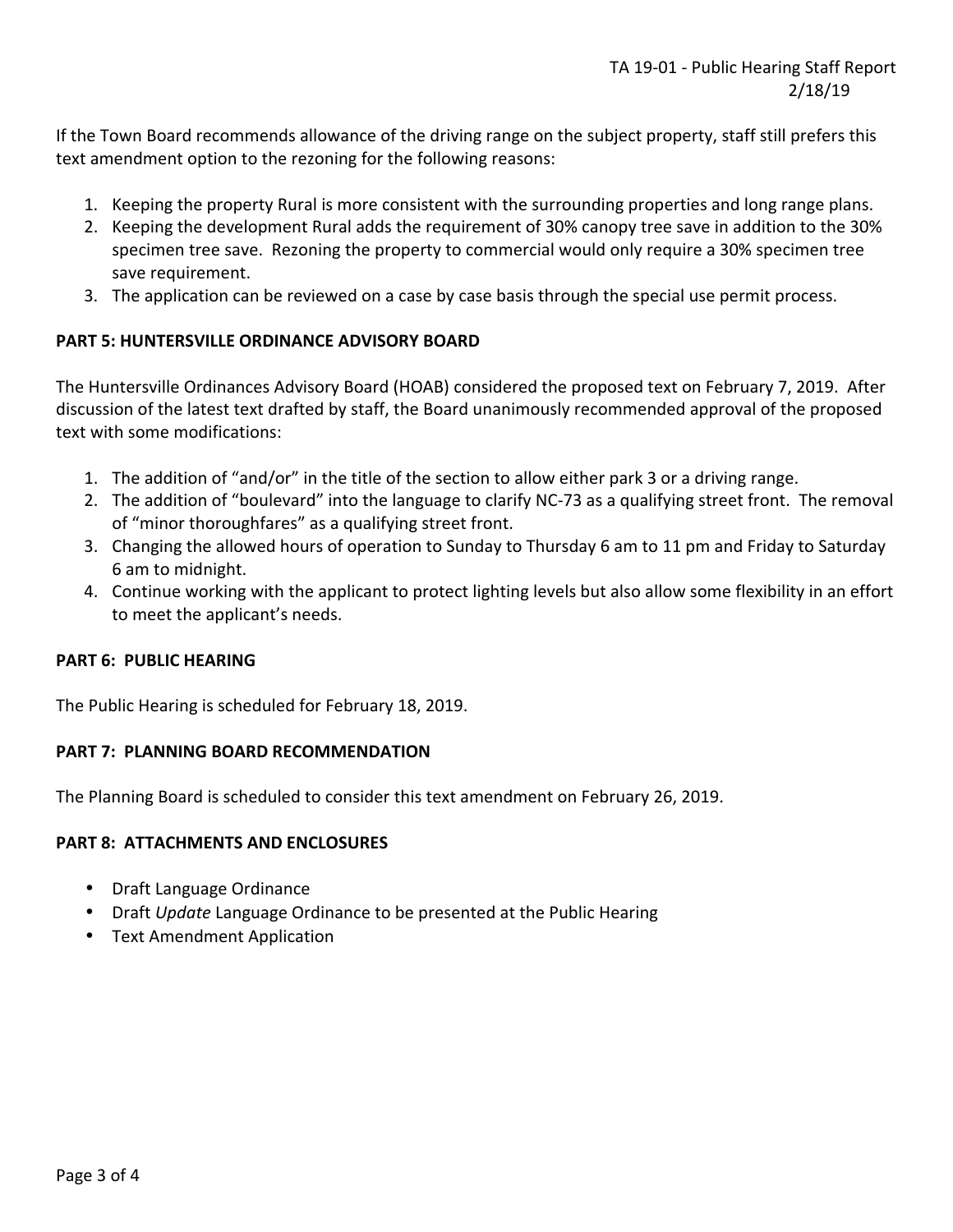# **PART 9: STATEMENT OF CONSISTENCY – TA19-01**

| <b>Planning Department</b>                                                                                                                                                                                                                                                                                                                                                                                                                                                                                                                                                                                                                                                                                       | <b>Planning Board</b>                                                                                                                                                                                                                                                                                                                                                                                                                                                                               | <b>Board of Commissioners</b>                                                                                                                                                                                                                                                                                                                                                                                                                                                         |
|------------------------------------------------------------------------------------------------------------------------------------------------------------------------------------------------------------------------------------------------------------------------------------------------------------------------------------------------------------------------------------------------------------------------------------------------------------------------------------------------------------------------------------------------------------------------------------------------------------------------------------------------------------------------------------------------------------------|-----------------------------------------------------------------------------------------------------------------------------------------------------------------------------------------------------------------------------------------------------------------------------------------------------------------------------------------------------------------------------------------------------------------------------------------------------------------------------------------------------|---------------------------------------------------------------------------------------------------------------------------------------------------------------------------------------------------------------------------------------------------------------------------------------------------------------------------------------------------------------------------------------------------------------------------------------------------------------------------------------|
| <b>APPROVAL N/A</b>                                                                                                                                                                                                                                                                                                                                                                                                                                                                                                                                                                                                                                                                                              | <b>APPROVAL:</b> In considering the<br>proposed amendment TA19-01 to<br>amend Article 3.2.1 and add 9.60<br>the Huntersville Zoning Ordinance<br>and allow Golf Par 3 and Driving<br>Planning<br>Ranges,<br>the<br><b>Board</b><br>recommends approval based on<br>the amendment being consistent<br>(insert)<br>applicable<br>with<br>plan<br>reference)<br>It is reasonable and in the public                                                                                                     | APPROVAL: In considering the<br>proposed amendment TA19-01, to<br>amend Article 3.2.1 and add 9.60 to<br>the Huntersville Zoning Ordinance<br>and allow Golf Par 3 and Driving<br>the<br><b>Board</b><br>Town<br>Ranges,<br>recommends approval based on<br>the amendment being consistent<br>(insert<br>with<br>applicable<br>plan<br>reference)<br>It is reasonable and in the public                                                                                               |
|                                                                                                                                                                                                                                                                                                                                                                                                                                                                                                                                                                                                                                                                                                                  | interest to amend the Zoning<br>Ordinance because (Explain)                                                                                                                                                                                                                                                                                                                                                                                                                                         | interest to amend the Zoning<br>Ordinance because (Explain)                                                                                                                                                                                                                                                                                                                                                                                                                           |
| <b>DENIAL:</b><br>considering<br>In<br>the<br>proposed amendment TA19-01, to<br>amend Article 3.2.1 and add 9.60<br>the<br>Huntersville<br>Zoning<br>to<br>Ordinance and allow Golf Par 3<br>and Driving Ranges, the Planning<br>Staff recommends denial of the<br>application<br>based<br>the<br>on<br>amendment being inconsistent<br>with Policy E-4 of the Huntersville<br>2030 Community Plan.<br>It is not reasonable and in the<br>public interest to amend the<br>Zoning Ordinance<br>because it<br>would allow a commercial use in a<br>low density residential zoning<br>with potentially high<br>district<br>lighting<br>levels<br>impact<br>not<br>compatible with surrounding rural<br>development. | <b>DENIAL:</b><br>considering<br>In<br>the<br>proposed amendment TA19-01, to<br>amend Article 3.2.1 and add 9.60 to<br>the Huntersville Zoning Ordinance<br>and allow Golf Par 3 and Driving<br>the<br>Planning<br><b>Board</b><br>Ranges,<br>recommends denial based on the<br>amendment being (consistent OR<br>inconsistent)<br>with<br>(insert<br>applicable plan reference).<br>$\vert$ public interest to amend the Zoning $\vert$ public interest to amend the<br>Ordinance because(Explain) | <b>DENIAL:</b><br>In considering the<br>proposed amendment TA19-01, to<br>amend Article 3.2.1 and add 9.60 to<br>the Huntersville Zoning Ordinance<br>and allow Golf Par 3 and Driving<br>the<br>Town<br><b>Board</b><br>Ranges,<br>recommends denial based on the<br>amendment being (consistent OR<br>inconsistent)<br>with<br>(insert<br>applicable plan reference).<br>It is not reasonable and in the It is not reasonable and in the<br>Ordinance<br>Zoning<br>because(Explain) |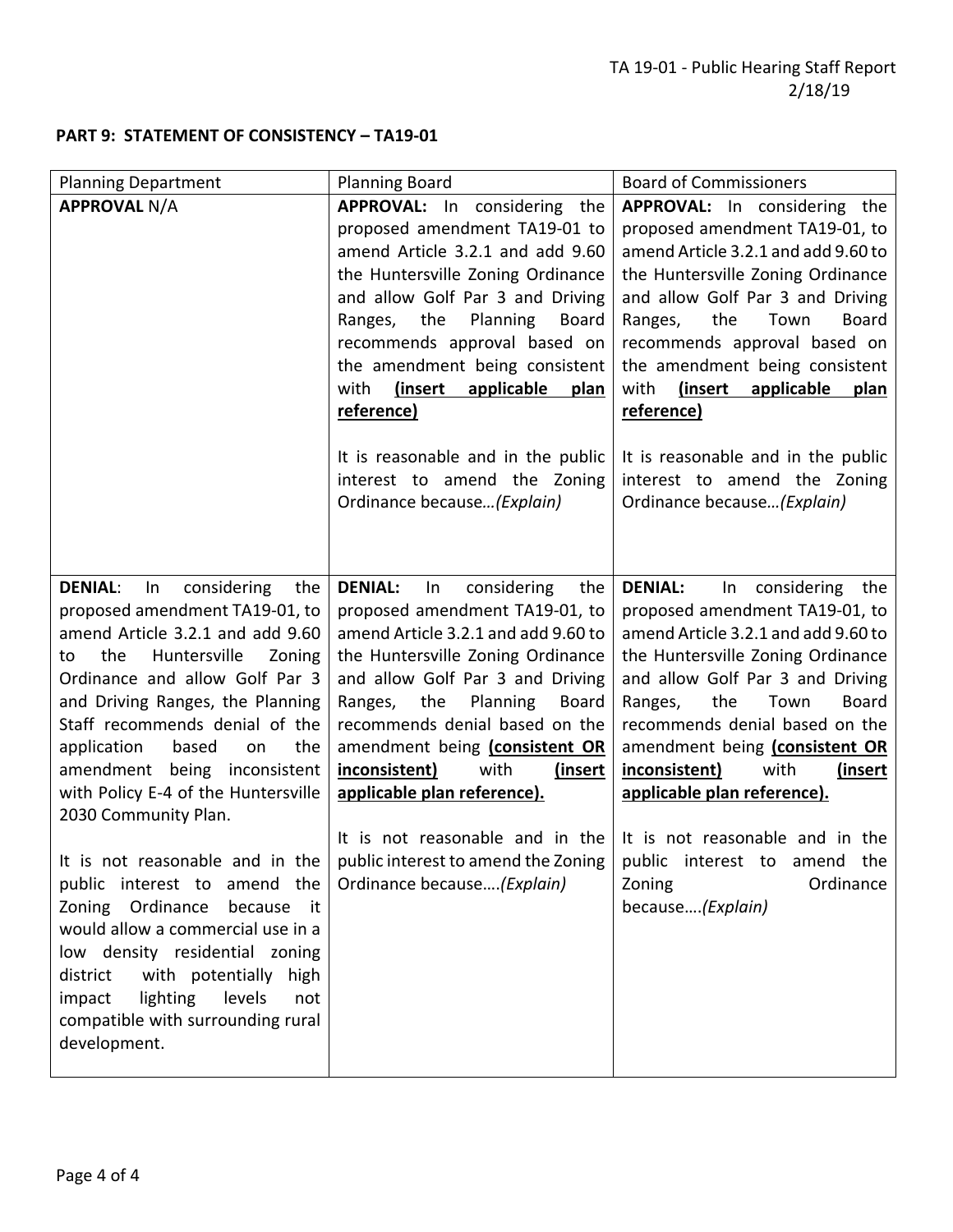# **AN ORDINANCE TO AMEND ARTICLE 3.2.1 AND ADD ARTICLE 9.60 OF THE ZONING ORDINANCE**

Section 1. Be it ordained by the Board of Commissioners of the Town of Huntersville that Article 3.2.1 A of **Zoning Ordinance,** Rural Zoning District is hereby amended as follows:

A) Permitted Uses

Uses Permitted with a Special Use Permit

• **Commercial Outdoor Amusement Limited to Par 3 and Golf Driving Range (9.60)** 

Section 2. Be it ordained by the Board of Commissioners of the Town of Huntersville that Article 9.60 of **Zoning Ordinance** Par 3 and Golf Driving Range is hereby amended as follows

### **Article 9.60 – Par 3 and Golf Driving Range**

**Par 3 and golf driving ranges are permitted in the Rural zoning district subject ot a special use permit according to the procedures of Article 11.4.10.** 

**The Town Board shall issue a Special Use Permit for the use in the Rural District if, but not unless the evidence presented at the Special Use Permit hearing establishes:** 

- **1. That the proposed use will not endanger the public health and saftety, substantially reduce the value of nearby property; and**
- **2. Par 3 courses shall not be lit. Outdoor lighting associated with driving ranges in the Rural district shall be designed as follows:** 
	- **a. Facility lighting may include floodlights but will be directed downward, shielded and shall not produce off site glare.**
	- **b. Maximum light fixture height shall be 40 feet.**
	- **c. Maximum lighting level is 15 footcandles.**
	- **d. If free standing lighting is proposed, photometric lighting plans shall be submitted at permit application. A maximum of .5 footcandles at any location on any non-residential property and .1 footcandles at any location on any residential property, as measurable from any orientation of the measuring device shall be met.**
	- **e. Lighting shall be extinguished after 11 pm.**
- **3. Vehicular access to the use will be provided only by way of a major or minor thoroughfare.**
- **4. Hours of operation shall be no earlier than 6 am and no later than 11 pm.**
- **5. A 50 foot opaque buffer shall be installed adjacent to the street and residential property lines.**
- **6. At no time shall golf balls be permitted to cross on to adjacent property or onto the public street. If course or tee orientation makes it possible that balls may**